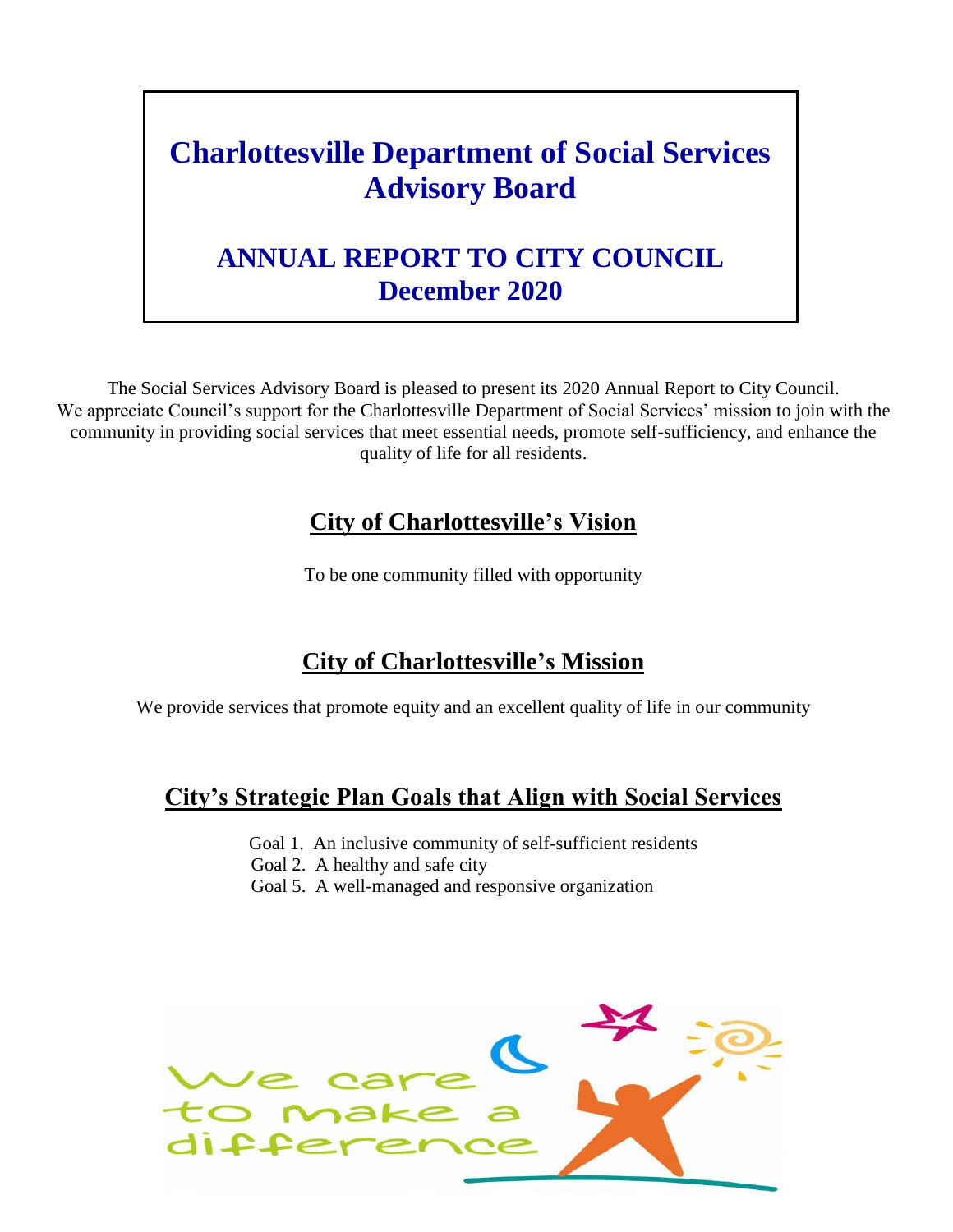The Department of Social Services administers Benefits Programs and Family Services for the citizens of Charlottesville.

Federal and state mandated **Benefits Programs** help low income families and individuals meet basic needs for food, shelter, and medical care.

Major programs include but are not limited to:

- Supplemental Nutrition Assistance Program (SNAP)
- Medicaid
- Temporary Assistance for Needy Families (TANF)
- Virginia Initiative for Education and Work (VIEW)
- Child Care Assistance

**Family Services Programs** provide case management services through federal and state mandated programs.

Major programs include but are not limited to:

- Child Protective Services (CPS)
- Foster Care Prevention
- Foster Care
- Adoption
- Fostering Futures
- Adult Protective Services (APS)

### **In this year's report the Advisory Board chose to focus on how the department has adapted to serve clients during the COVID-19 pandemic.**

### **Benefits Division**

Administrative Changes:

The benefits division transitioned to teleworking full time and for many this was a huge change to normal routines. 20+ laptops were disbursed to workers who did not already have state-issued laptops and workers learned the new configuration of logging in from home. Workflows were changed for how documents are handled from receipt in the office by either mail, drop box, or fax. A process was developed to manage the documents from receipt to scanning to a virtual mailbox and sending email notification to worker(s). A permanent virtual fax process is now in place as well as a new way to handle client mail. Benefit Programs Specialists were issued 24 cell phones to manage client calls by forwarding their desk phones to answer calls and conduct interviews. Benefit programs supervisors worked mainly in the office to manage the need to mail out forms, documents, and issue Electronic Benefits Transfer (EBT) cards. Additionally, the client entry team has rotated days working in the office to answer phone calls, process incoming and outgoing mail, and scan documents to workers.

### Workload Changes:

Once COVID-19 restrictions began in the city, many community members faced layoffs from their jobs. Many of the newly unemployed began applying for public assistance programs such as SNAP, Medicaid, and TANF. The benefits division changed business processes to create a COVID-19 Intake Rotation. By doing this, the division was able to manage the spike in new applications from the community. During this period the Virginia Department of Social Services requested waivers from the Federal Government for the SNAP and Medicaid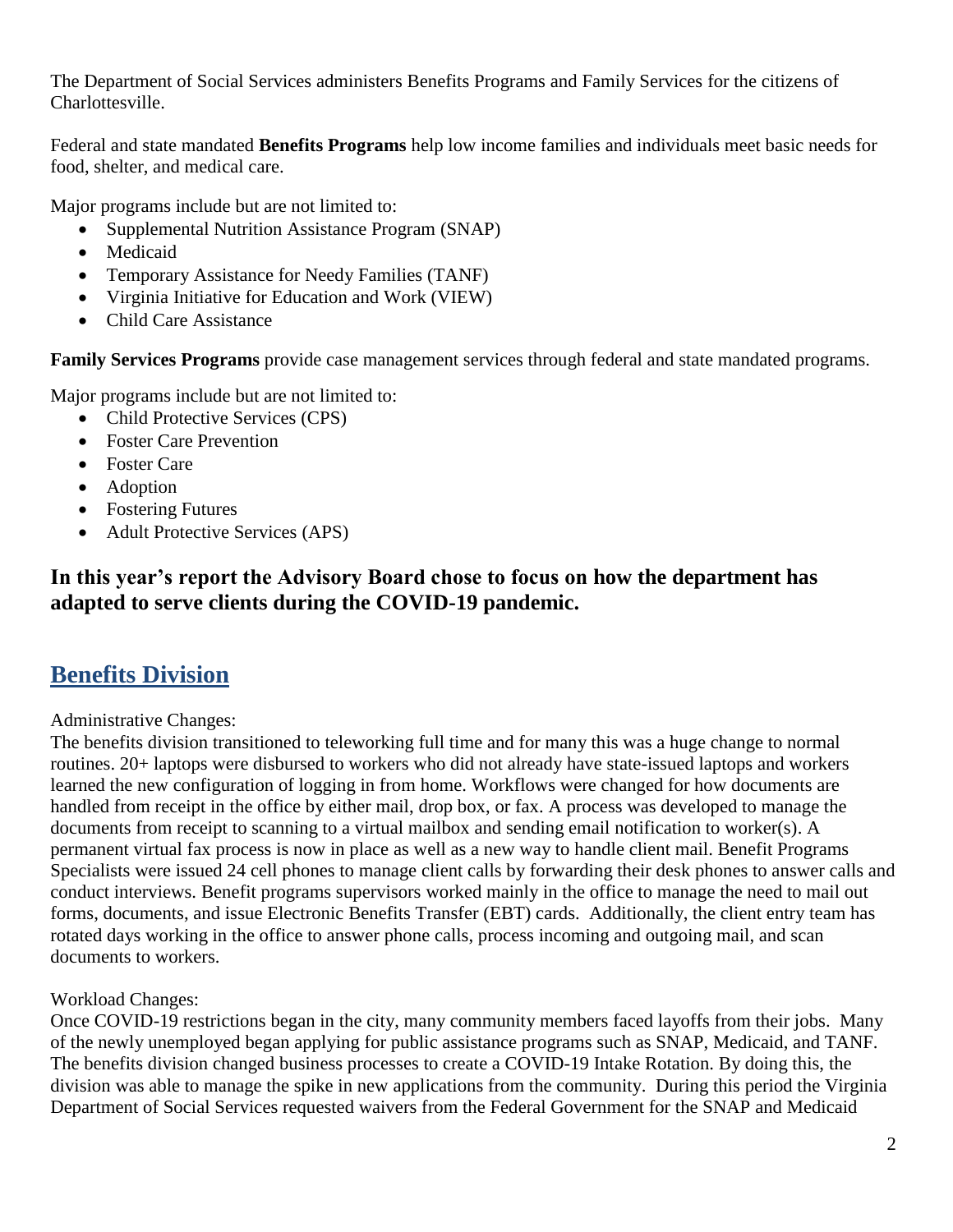programs. Several waivers were approved which lead to significant, temporary policy changes in many of the benefits programs.

|  |  | Below is a listing of the Benefits programs policy changes due to COVID-19: |
|--|--|-----------------------------------------------------------------------------|
|  |  |                                                                             |

| Program          | <b>Waiver</b>                                             | <b>Duration</b>              |
|------------------|-----------------------------------------------------------|------------------------------|
| <b>SNAP</b>      | Waive interviews for new                                  | April 1, 2020- August 31,    |
|                  | applications, reapplications                              | 2020                         |
|                  | and renewals                                              |                              |
|                  | <b>Issue additional SNAP</b>                              | March 2020 - Present         |
|                  | benefits to the maximum                                   |                              |
|                  | allotment for the household                               |                              |
|                  | size during the Pandemic                                  |                              |
|                  | Extended renewals due for                                 |                              |
|                  | March, April, May, June to                                |                              |
|                  | August, September, October                                |                              |
|                  | and December 2020                                         |                              |
|                  | Waive renewal interviews for                              | September 8, 2020 - October  |
|                  | Aged, Blind and Disabled                                  | 19, 2020                     |
|                  | Households and waive 50%                                  |                              |
|                  | of all other Households for                               |                              |
|                  | renewal applications                                      |                              |
|                  | received.                                                 |                              |
|                  | <b>Suspending ABAWD work</b>                              | Until 30 days after the      |
|                  | clocks while the Pandemic is                              | Pandemic has ended           |
|                  | active                                                    |                              |
|                  | Waive all SNAP interviews for                             | October 19, 2020 - January   |
|                  | applications, reapplications                              | 2021                         |
|                  | and renewals                                              |                              |
| <b>Medicaid</b>  | Directive not to close                                    | Until January 21, 2021       |
|                  | coverage for existing cases                               |                              |
|                  | during the Pandemic unless                                |                              |
|                  | the client moves out of state                             |                              |
|                  | or is deceased                                            |                              |
|                  | Directive not to                                          | Until January 21, 2021       |
|                  | reduce/change level of                                    |                              |
|                  | coverage or patient pay for                               |                              |
|                  | client in a Long Term Care                                |                              |
|                  | facility or receiving                                     |                              |
|                  | <b>Community Base Care</b>                                |                              |
|                  | services during the Pandemic<br>Extended renewals due for |                              |
|                  | March, April, May, June to                                |                              |
|                  | August, September, October                                |                              |
|                  | and December 2020                                         |                              |
| <b>TANF/VIEW</b> | Lift all sanctions on VIEW                                | No set end date at this time |
|                  | cases if the minimum period                               |                              |
|                  | of time has been served                                   |                              |
|                  |                                                           |                              |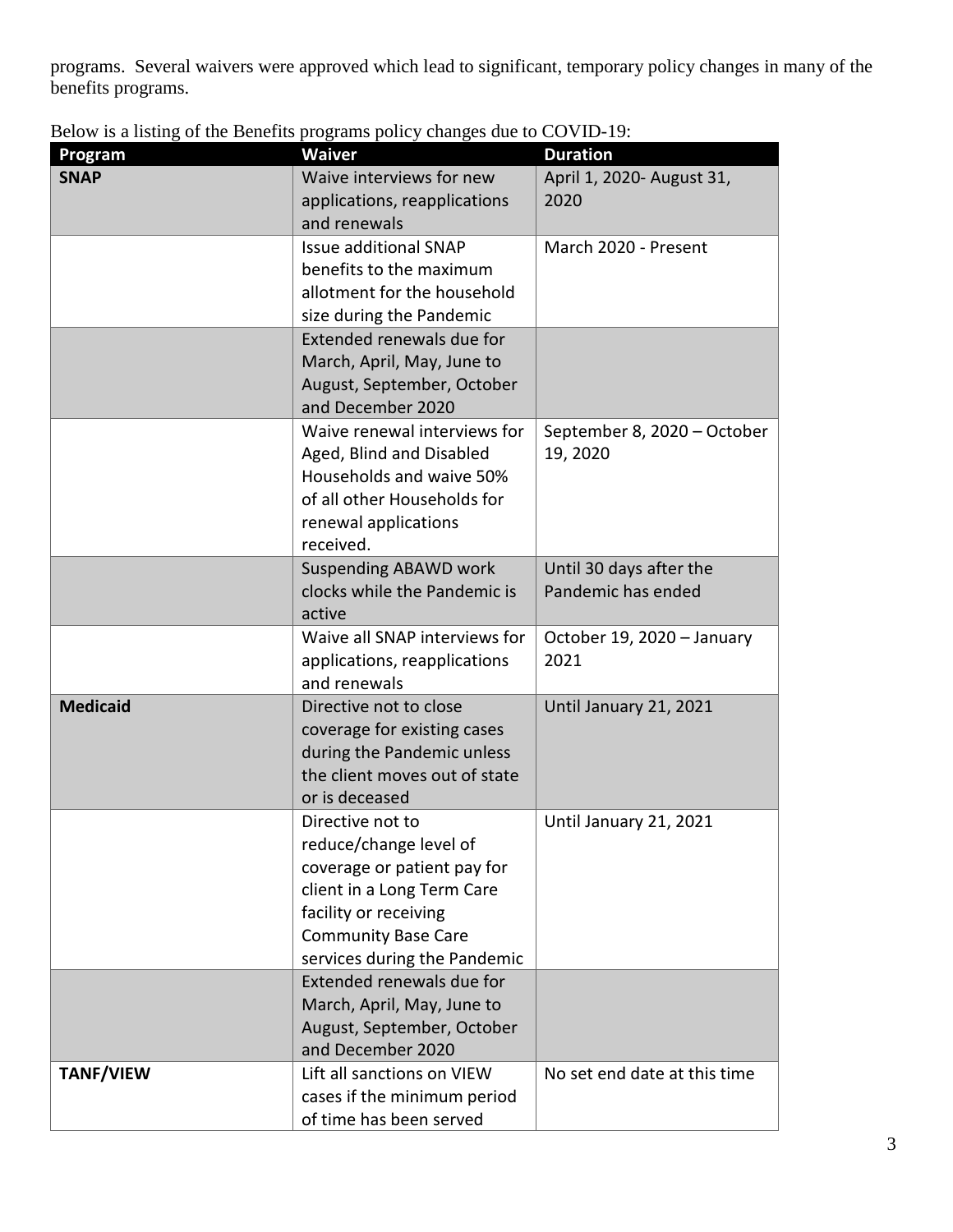|                                  | regardless if the client has<br>actively complied                                                                    |                                          |
|----------------------------------|----------------------------------------------------------------------------------------------------------------------|------------------------------------------|
|                                  | Waived VIEW activities for<br>clients if the activity was not<br>in a virtual format.                                | No set end date at this time             |
|                                  | Added the reason of COVID-<br>19 for one of the reasons for<br>applying for TANF Emergency<br><b>Services</b>        |                                          |
|                                  | <b>Waived TANF renewal</b><br><b>Interviews</b>                                                                      | September 8, 2020 -<br>December 31, 2020 |
| <b>Refugee Assistance</b>        | Continuation of Refugee Cash<br>Assistance beyond the 8<br>months allowed                                            | Until December 31, 2020                  |
| <b>Child Care Assistance</b>     | Extended renewals due for<br>six months starting in March<br>2020                                                    |                                          |
|                                  | Number of absences was<br>increased through June<br>which allowed providers to<br>get paid while they were<br>closed | June 30, 2020                            |
|                                  | Copays for parents were<br>waived                                                                                    | May 1, 2020 - June 30, 2020              |
|                                  | Allows providers to be paid<br>for school age kids while they<br>attend virtual school                               | No set end date at this time             |
| <b>Energy Assistance Program</b> | All Cooling applications were<br>electronically processed<br>without worker assistance<br>unless needed.             | <b>June 2020</b>                         |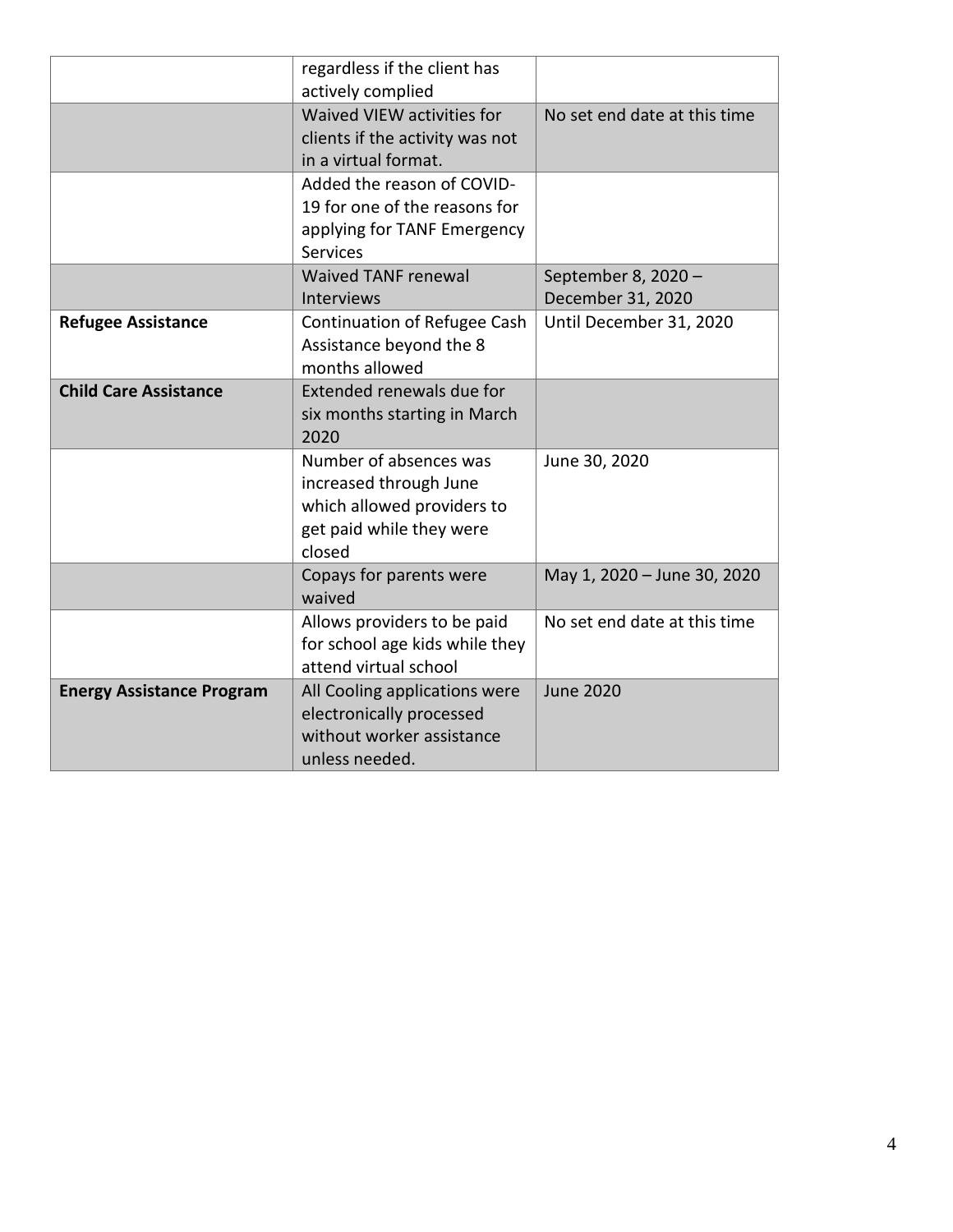



\*More Medicaid applications were received in 2019 because it was the 1<sup>st</sup> year of Medicaid expansion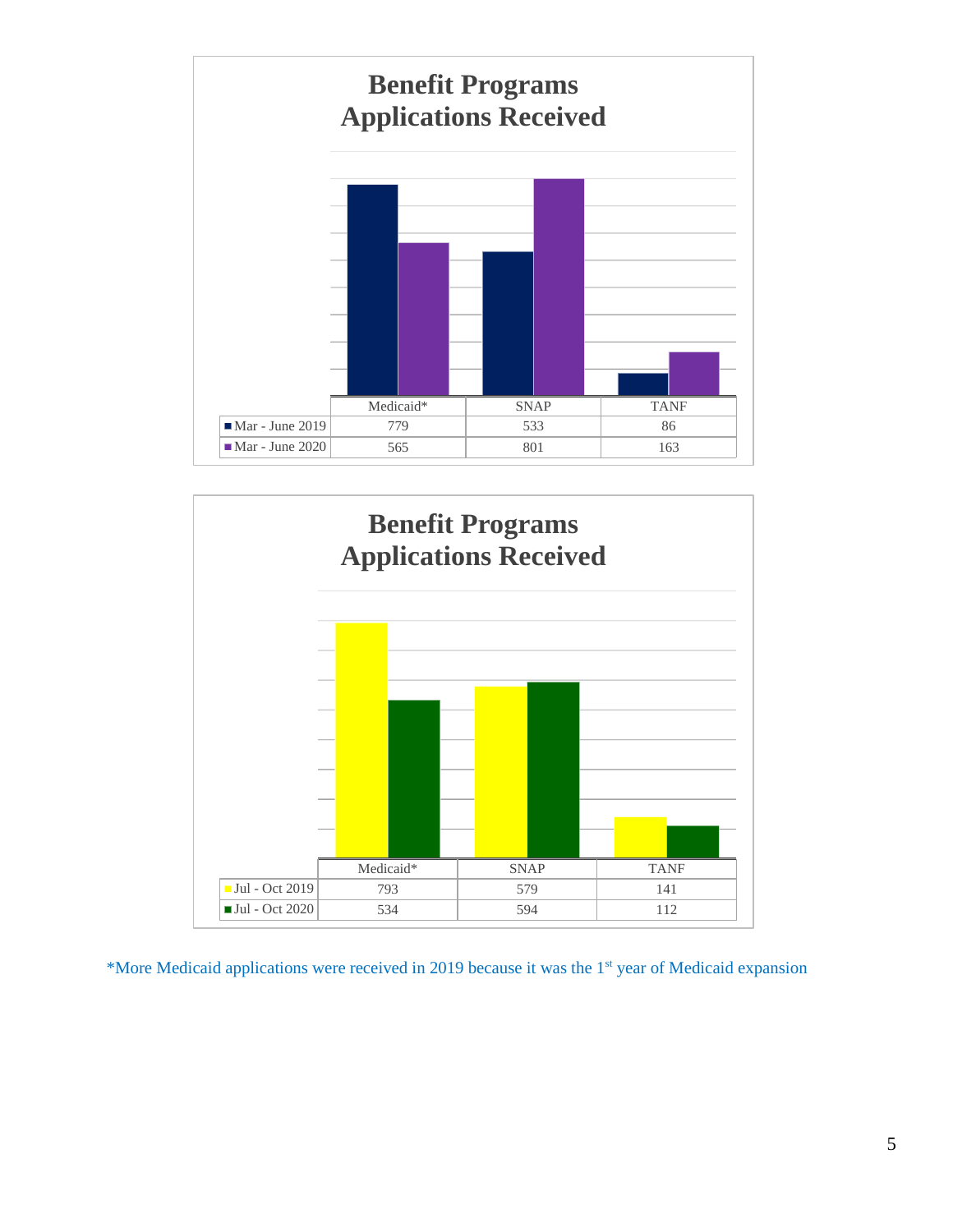# **Family Services Division**

#### Administrative Changes:

The services division transitioned to work from home in March surprisingly well due to already possessing items such as laptops, cell phones, and a State-issued mobile device. Staff worked quickly with the social services finance team on how to process an enormous amount of paperwork electronically versus paper including a signature process. This paperwork includes funding requests for mandated services for clients. The division focused on problem solving how to meet clients' needs while protecting staff as well. In March, there was not enough personal protective equipment (PPE) for staff to safely meet with clients and this caused some anxiety due to the unknown about COVID-19. However, more PPE items were received in the next couple of weeks and this helped greatly.

#### Workload Changes:

In April, the Virginia Department of Social Services (VDSS) issued guidance allowing child welfare workers to conduct visits virtually and provided a secure method of completing these visits. This proved to be very successful and clients adapted much easier than expected. Furthermore, the division began to hold all the Family Partnership Meetings virtually. Again, clients transitioned well to this process and family member participation did not suffer due to the meeting being held virtually. In some cases, participation increased due to clients finding it easier to log on than traveling to a meeting site. VDSS guidance changed at the end of the summer, and all visits with child welfare clients now must be face to face. Child welfare workers are doing most visits in person with PPE and social distancing. If someone in the home has COVID-19 or symptoms, those visits are done virtually. All family services staff continue to work from home and come into the office when needed to perform a specific task. This seems to be working well and helping people stay well.

During the lockdown and with schools being closed, Charlottesville City saw a reduction in Child Protective Services (CPS) referrals. Even though school has returned virtually, there has continued to be a reduction in referrals from the schools. The family services division has seen an increase in referrals through law enforcement and the medical community starting in September.

The Foster Care caseload has remained stable and COVID-19 has only caused minor disruption in overall service plans for children in foster care. Children continue to spend time with their family of origin and adoptions are being finalized. 27 adoptions were finalized in FY2020 with many being with relative placements.

Adult Protective Services have remained stable over the last year. There has been a slight increase in cases starting in September 2020. The increase does not seem to be COVID related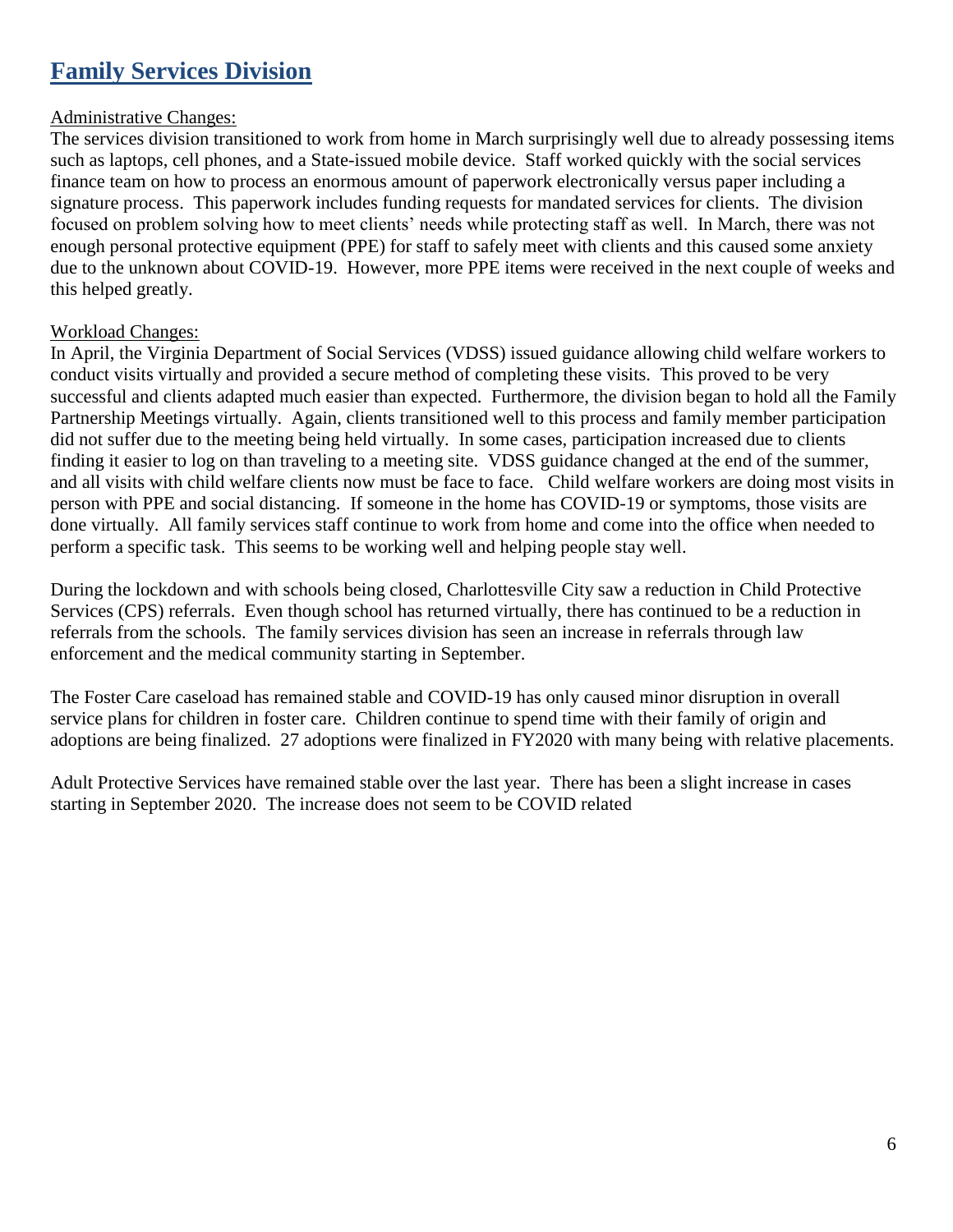



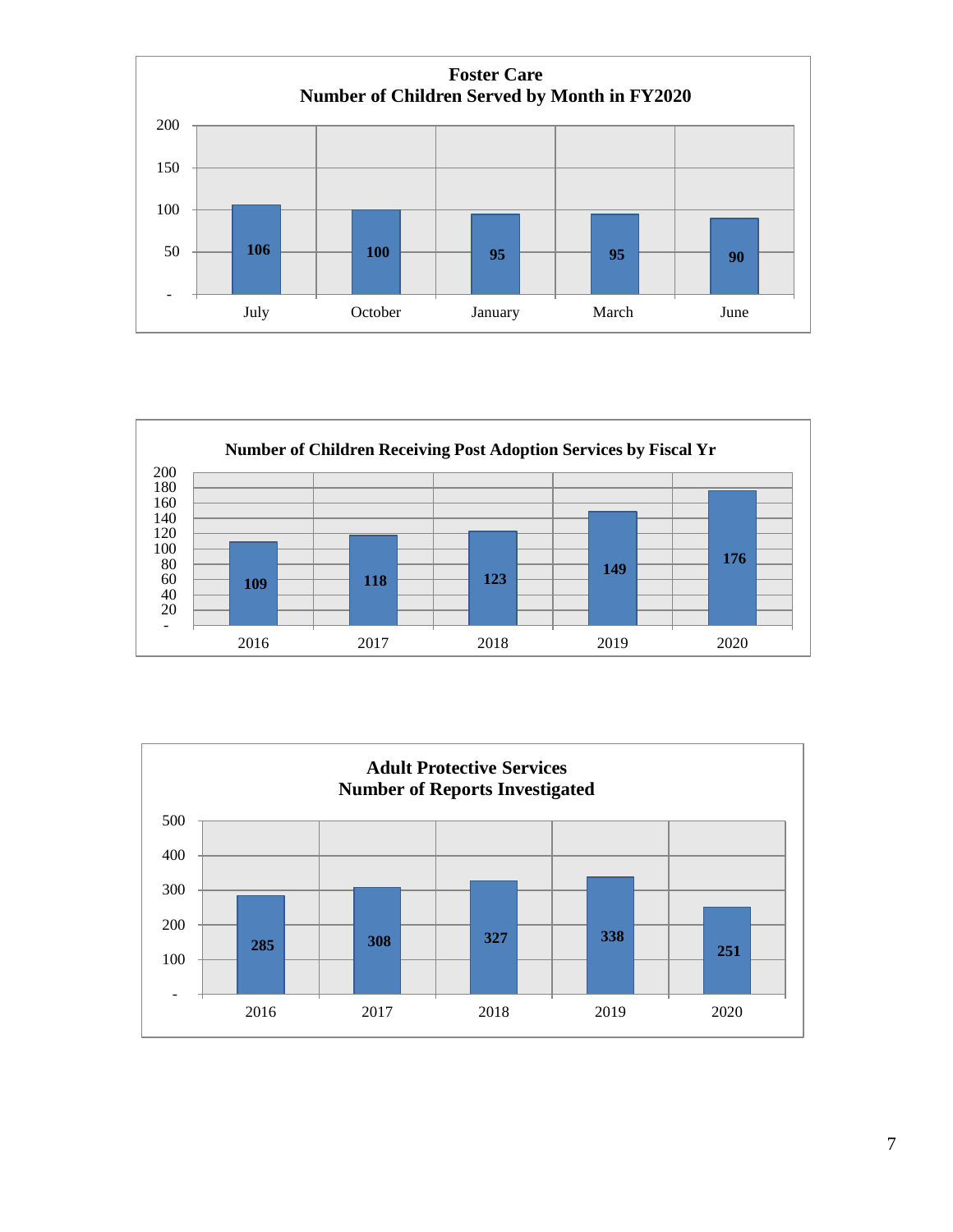### **Finance Team**

The finance team, consisting of 4 staff members, maintains the department's accounting functions including: invoice & payment processing for administrative and client-related services, fund reconciliations, and financial reporting; budget development and management; procurement functions; and personnel administration.

#### Administrative Changes:

Due to the nature of the work, the finance team has needed to be in the office to complete most job tasks. All have laptops and telework is encouraged at least one day per week when feasible. Staggered work schedules when in the office are also in place to encourage social distancing.

#### Workload Changes:

For the most part, the department's financial and personnel deadlines have remained unchanged during the pandemic.

Most of the finance tasks are paper-driven. With the majority of the department working from home though, adjustments have needed to be made to the administrative and client-related invoicing processes to allow for electronic submissions and approvals. However, the finance team has had to print all electronic submissions to comply with payment documentation rules.

The finance team has also worked diligently to secure needed technology and PPE items for staff. 24 cell phones were purchased to allow benefit programs staff to be able to contact clients while working from home. Web cams were also purchased for staff who did not have one pre-installed in their department laptop. The team has identified the need for electronic signature software for staff and is working with I.T.

The finance team has closely monitored the department's budget to ensure that these unplanned expenditures could be made along with the ongoing service costs related to the 24 new cell phones.

An issue that has come to light during the pandemic that will need to be addressed in the coming budget planning cycle is the replacement of the payment and invoicing system that the department uses to process payments related to Children Services Act (CSA) and Title IV-E. The system has been in place for over 20 years and is not able to support telework access. This system is used by finance staff as well as child welfare benefits staff. During the past several months, the host file has become corrupted on numerous occasions and required city Information Technology to restore the program from previous versions. This has caused staff to lose work that had previously been entered. Finance staff have had preliminary discussions with I.T. about a replacement and have also reached out to the Virginia Department of Social Services to see if a state-wide payment and invoicing system is in the works. Initial cost estimate for a new system is around \$190,000 plus ongoing annual maintenance fees.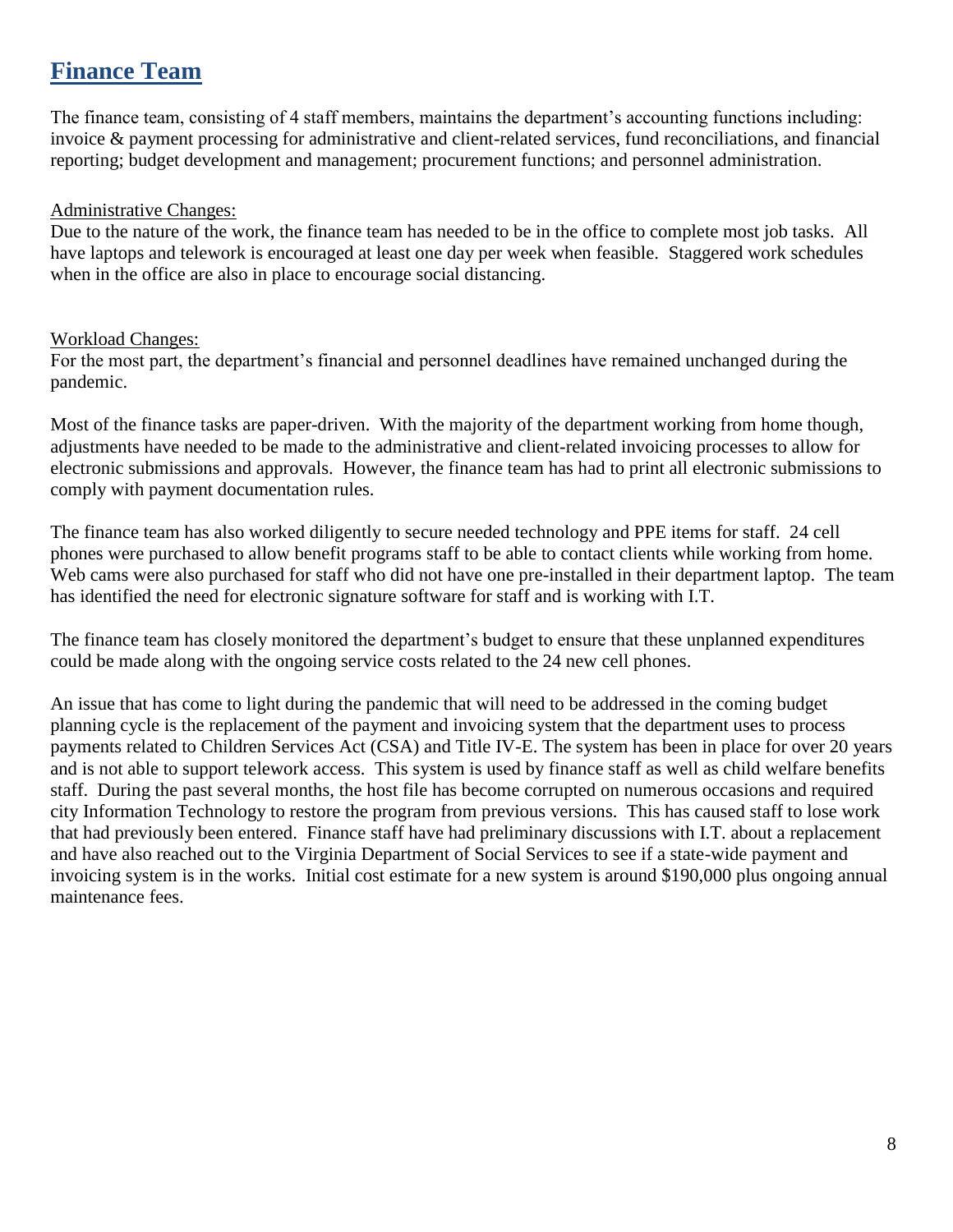# **Economic Impact**

### **Economic Impact - \$90,858,246**

**Total Federal and State Funding for Fiscal Year 2019 = \$84,957,506.** Many of these funds were spent on rent, utilities, payments to medical providers and hospitals, purchases at grocery stores and gas stations, and purchases of clothing and school supplies, thereby increasing the economic impact to the community as the funds recycled through the local economy. The matching local costs for fiscal year 2019 totaled **\$3,313,748** for Social Services and **\$2,586,992** for the Children's Services Act (CSA).

- **\$60,845,890** in Medicaid and Family Access to Medical Insurance Security (FAMIS) payments to providers
- **\$5,101,646** in the Supplemental Nutrition Assistance Program (SNAP)
- \$6,844,250 in Children's Services Act (CSA) payments to providers<sup>1</sup>
- **\$5,506,270** in Staff, Administrative, and Operations costs
- **\$2,251,427** in Adoption Assistance payments to adoptive parents
- \$1,770,575 in Title IV-E Foster Care payments to providers
- **\$876,393** in Child Care payments to providers
- **\$762,799** in Temporary Assistance to Needy Families (TANF)
- **\$138,427** in Fostering Futures Foster Care Assistance
- \$14,964 in Kinship Guardianship Assistance
- **\$326,691** in Low-Income Home Energy Assistance Program (LIHEAP)
- \$150,221 in Auxiliary Grant payments to providers
- **\$143,207** Other Purchased Services for clients
- **\$109,258** in Central Service Cost Allocation<sup>2</sup>
- **\$86,015** in Virginia Initiative for Education and Work (VIEW)
- **\$19,858** in Independent Living Services
- **\$9,616** in General Relief

 $\overline{a}$ 



<sup>&</sup>lt;sup>1</sup> The Children's Services Act (CSA) enacted in 1993 established a single State pool of funds to purchase services for at-risk youth and their families. Charlottesville Social Services coordinates administration and financial services for the CSA collaborative interagency team of Social Services, City Schools, Region Ten and the Court Services Unit.

<sup>2</sup> Federal reimbursement for services from other city departments including, but not limited to: City Manager, City Attorney, Human Resources, Facilities Management, City Finance, City Treasurer and Purchasing.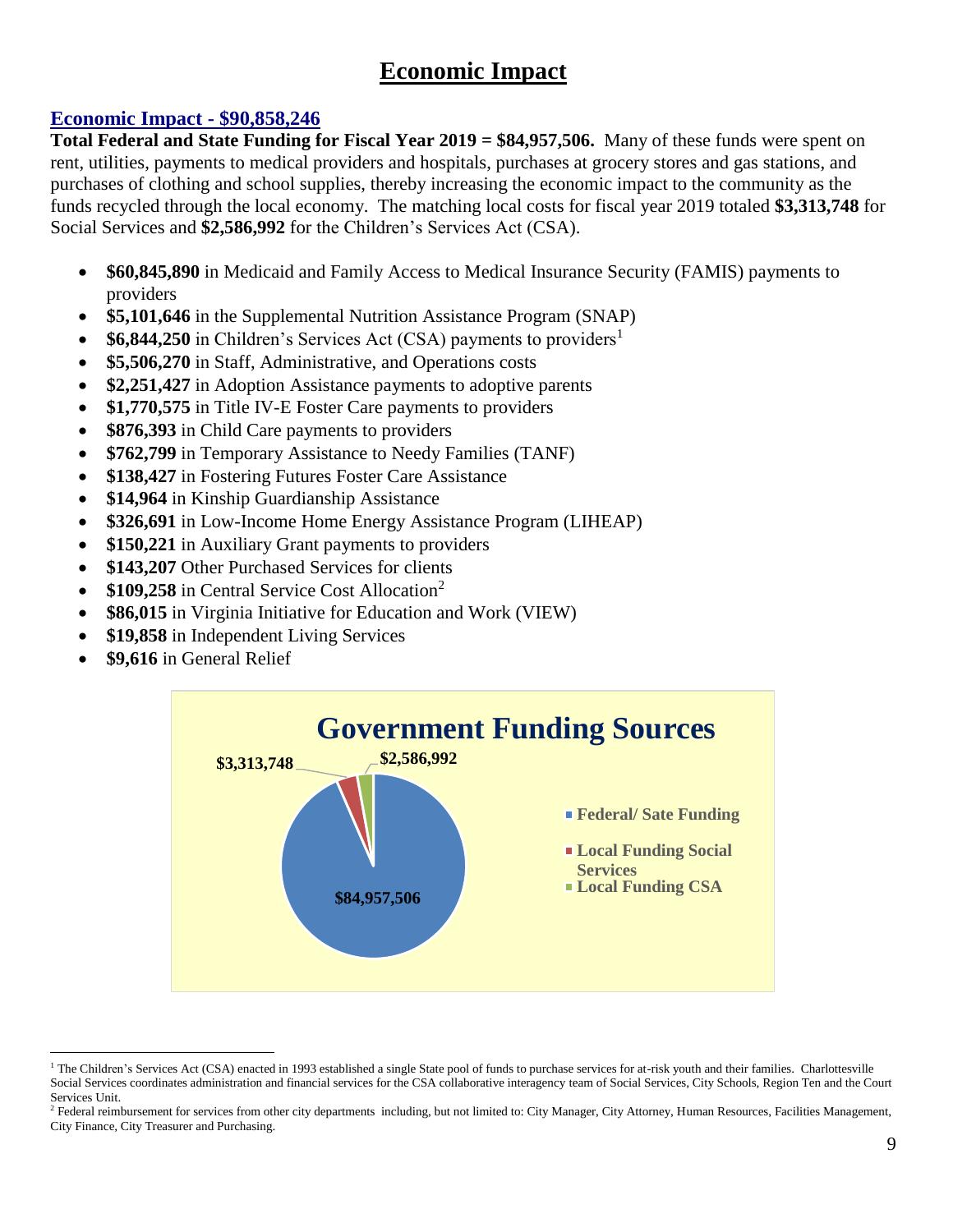# **Economic Impact**

### **Economic Impact - \$103,242,944**

**Total Federal and State Funding for Fiscal Year 2020 = \$97,428,339.** Many of these funds were spent on rent, utilities, payments to medical providers and hospitals, purchases at grocery stores and gas stations, and purchases of clothing and school supplies, thereby increasing the economic impact to the community as the funds recycled through the local economy. The matching local costs for fiscal year 2020 totaled **\$3,615,422** for Social Services and **\$2,199,183** for the Children's Services Act (CSA).

- **\$72,565,910** in Medicaid and Family Access to Medical Insurance Security (FAMIS) payments to providers
- **\$6,390,677** in the Supplemental Nutrition Assistance Program (SNAP)
- **\$5,680,000** in Children's Services Act (CSA) payments to providers<sup>3</sup>
- **\$5,689,700** in Staff, Administrative, and Operations costs
- \$2,891,234 in Adoption Assistance payments to adoptive parents
- \$1,487,100 in Title IV-E Foster Care payments to providers
- **\$773,010** in Child Care payments to providers
- **\$847,063** in Temporary Assistance to Needy Families (TANF)
- **\$117,542** in Fostering Futures Foster Care Assistance
- **\$24,098** in Kinship Guardianship Assistance
- **\$320,404** in Low-Income Home Energy Assistance Program (LIHEAP)
- \$135,919 in Auxiliary Grant payments to providers
- **\$135,695** Other Purchased Services for clients
- \$167,283 in Central Service Cost Allocation<sup>4</sup>
- **\$160,494** in Virginia Initiative for Education and Work (VIEW)
- \$17,581 in Independent Living Services
- **\$16,255** in Refugee Assistance
- **\$8,375** in General Relief

 $\overline{a}$ 



<sup>&</sup>lt;sup>3</sup> The Children's Services Act (CSA) enacted in 1993 established a single State pool of funds to purchase services for at-risk youth and their families. Charlottesville Social Services coordinates administration and financial services for the CSA collaborative interagency team of Social Services, City Schools, Region Ten and the Court Services Unit.

<sup>&</sup>lt;sup>4</sup> Federal reimbursement for services from other city departments including, but not limited to: City Manager, City Attorney, Human Resources, Facilities Management, City Finance, City Treasurer and Purchasing.